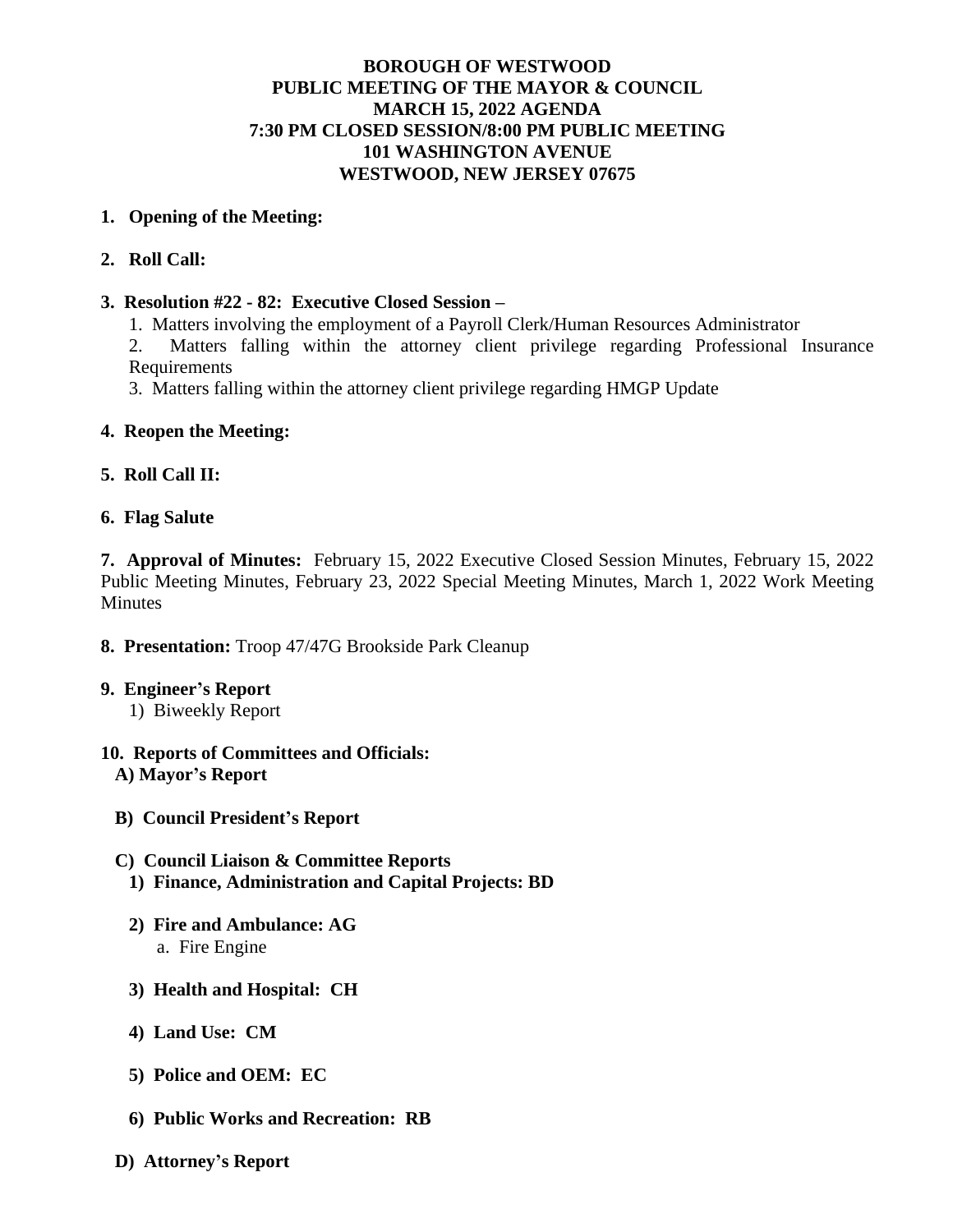Agenda Page 2 Public Meeting of the Mayor and Council March 15, 2022

### **E) Administrator / Clerk's Report**

**11. Agenda/Public Forum:**

### **12. Ordinances for Introduction/Adoption**

#### **Ordinances for Introduction**

22-8 An Ordinance To Amend Chapter 6 Boards, Committees and Commissions, Article VII Senior Citizen Advisory Committee

#### **Ordinances for Adoption**

- 22-6 Ordinance To Authorize Execution of Deed Restriction With The New Jersey Economic Development Authority To Obtain Remediation Financing Under The New Jersey Brownfield And Contaminated Site Remediation Act To Ensure Rehabilitation And Reuse Of The Property Located at Block 1701, Lot 1.05 Compromising A Portion Of The Property Commonly Known As Westvale Park
- 22-7 An Ordinance of the Borough of Westwood, In The County of Bergen, New Jersey Providing For The Acquisition of a Pavilion for Brookside Park and Related Expenses and Appropriating \$85,000 Therefor From the Borough's Recreation Trust Fund

#### **13. Presentation of Bills, Financial Reports and Resolutions:**

**Resolutions as Consent Agenda:** The following resolutions may be enacted in one motion as a Consent Agenda. Councilmembers wishing to remove any Resolutions(s) to be voted upon separately may do so at this time, and said Resolution(s) will be considered separately.

- a) Resolution #22 : Bills List & Statement of Cash
- b) Resolution  $#22 :$  Board of Health Appointment Alternate  $#2$
- c) Resolution #22 : Authorizing Funds to Boswell Engineering for Improvements to Jake Voorhis Park Basketball Court
- d) Resolution #22 : Reauthorizing Certain Pandemic-Related Measures
- e) Resolution #22 : Authorizing Somerset County Cooperative Pricing System
- f) Resolution #22 : Temporary Capital Budget Amendment No. 1
- g) Resolution #22 : Tonnage Grant Application
- h) Resolution #22 : Supporting Green Team
- i) Resolution #22 -: Authorizing Offer of Employment for Payroll Clerk/Human Resources Administrator
- j) Resolution #22 : Authorizing Donation of Street Sweeper to Hillsdale

# **14. Adjournment:**